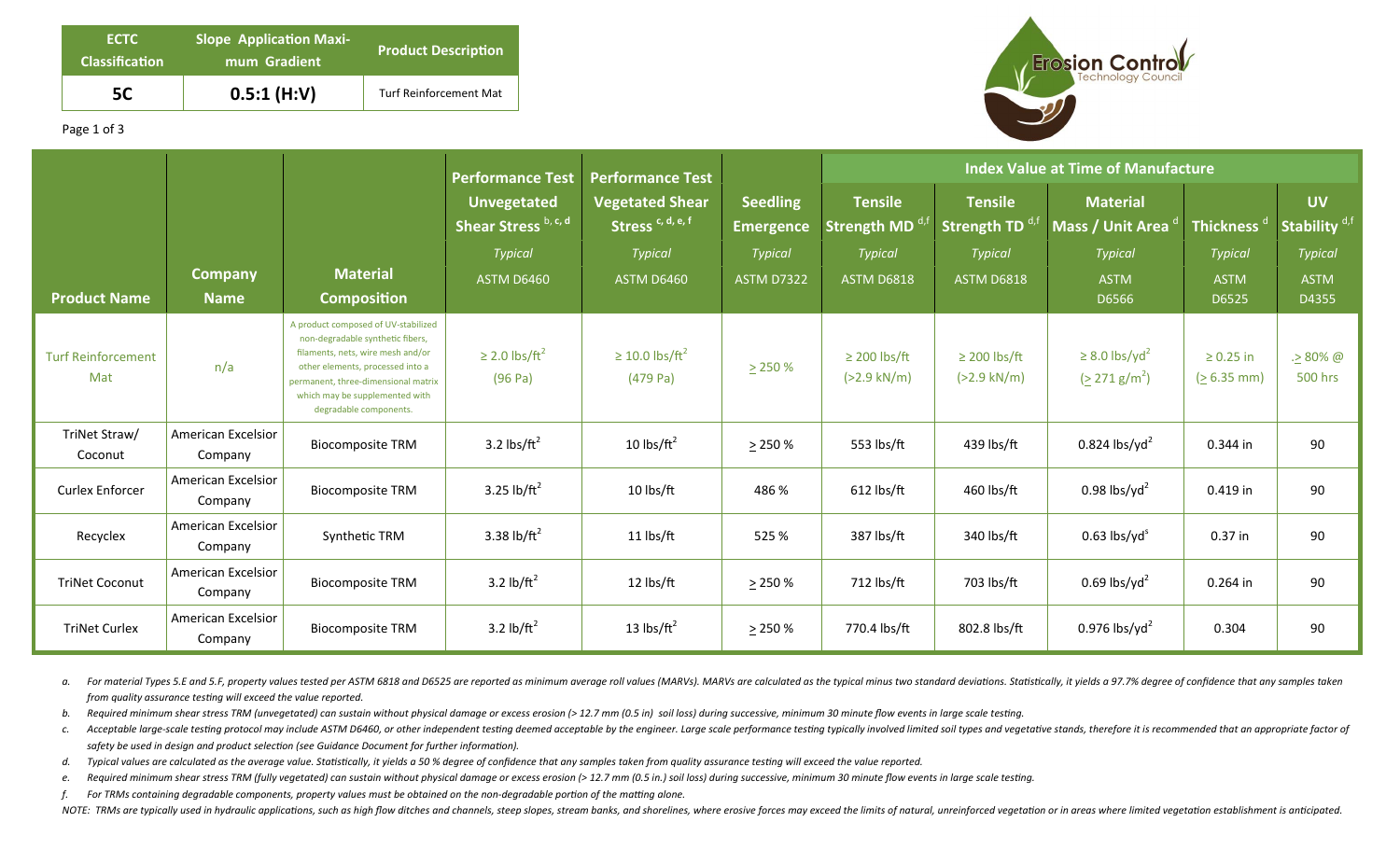| ECTC<br><b>Classification</b> | <b>Slope Application Maxi-</b><br>mum Gradient | <b>Product Description</b>    |  |  |  |
|-------------------------------|------------------------------------------------|-------------------------------|--|--|--|
| 5C                            | 0.5:1(H:V)                                     | <b>Turf Reinforcement Mat</b> |  |  |  |



## Page 2 of 3

|                                  |                                      |                                                                                                                                                                                                                                                     | <b>Performance Test</b>                    | <b>Performance Test</b>                                |                                     | <b>Index Value at Time of Manufacture</b>  |                                               |                                                          |                                 |                                       |
|----------------------------------|--------------------------------------|-----------------------------------------------------------------------------------------------------------------------------------------------------------------------------------------------------------------------------------------------------|--------------------------------------------|--------------------------------------------------------|-------------------------------------|--------------------------------------------|-----------------------------------------------|----------------------------------------------------------|---------------------------------|---------------------------------------|
|                                  |                                      |                                                                                                                                                                                                                                                     | <b>Unvegetated</b><br>Shear Stress b, c, d | <b>Vegetated Shear</b><br>Stress <sup>c, d, e, f</sup> | <b>Seedling</b><br><b>Emergence</b> | <b>Tensile</b><br><b>Strength MD</b>       | <b>Tensile</b><br>Strength TD <sup>d,tt</sup> | <b>Material</b><br>Mass / Unit Area                      | Thickness <sup>®</sup>          | <b>UV</b><br>Stability <sup>d,f</sup> |
|                                  |                                      |                                                                                                                                                                                                                                                     | <b>Typical</b>                             | <b>Typical</b>                                         | <b>Typical</b>                      | <b>Typical</b>                             | <b>Typical</b>                                | <b>Typical</b>                                           | <b>Typical</b>                  | <b>Typical</b>                        |
|                                  | <b>Company</b>                       | <b>Material</b>                                                                                                                                                                                                                                     | <b>ASTM D6460</b>                          | <b>ASTM D6460</b>                                      | <b>ASTM D7322</b>                   | <b>ASTM D6818</b>                          | <b>ASTM D6818</b>                             | <b>ASTM</b>                                              | <b>ASTM</b>                     | <b>ASTM</b>                           |
| <b>Product Name</b>              | <b>Name</b>                          | <b>Composition</b>                                                                                                                                                                                                                                  |                                            |                                                        |                                     |                                            |                                               | D6566                                                    | D6525                           | D4355                                 |
| <b>Turf Reinforcement</b><br>Mat | n/a                                  | A product composed of UV-stabilized<br>non-degradable synthetic fibers,<br>filaments, nets, wire mesh and/or<br>other elements, processed into a<br>permanent, three-dimensional matrix<br>which may be supplemented with<br>degradable components. | $\geq$ 2.0 lbs/ft <sup>2</sup><br>(96 Pa)  | $\geq$ 10.0 lbs/ft <sup>2</sup><br>$(479$ Pa)          | $\geq$ 250 %                        | $\geq$ 200 lbs/ft<br>$(>2.9 \text{ kN/m})$ | $\geq$ 200 lbs/ft<br>$(>2.9$ kN/m)            | $\geq$ 8.0 lbs/yd <sup>2</sup><br>$(2271 \text{ g/m}^2)$ | $\geq 0.25$ in<br>$(> 6.35$ mm) | . <u>&gt;</u> 80% @<br>500 hrs        |
| <b>TriNet Recyclex</b>           | <b>American Excelsior</b><br>Company | Synthetic TRM                                                                                                                                                                                                                                       | 3.2 $lb/ft^2$                              | 14 $\text{lbs/ft}^2$                                   | $\geq$ 250 %                        | 835.2 lbs/ft                               | 819.6 lbs/ft                                  | 1.204 lbs/yd <sup>2</sup>                                | 0.529                           | 90                                    |
| ECP-2 10 oz                      | <b>East Coast Erosion</b><br>Control | Polypropylene fibers                                                                                                                                                                                                                                | 2.3 lbs/ $ft^2$                            | 10 $\text{lbs/ft}^2$                                   | > 482%                              | 370 lbs/ $ft^2$                            | 315 lbs/ $ft^2$                               | 10 $\text{lbs/ft}^2$                                     | $0.4$ in                        | 82 %                                  |
| $ECP-2$                          | <b>East Coast Erosion</b><br>Control | Polypropylene fibers                                                                                                                                                                                                                                | 2.6 lbs/ $ft^2$                            | 12 $\text{lbs/ft}^2$                                   | 469 %                               | 400 lbs/ $ft^2$                            | 400 lbs/ $ft^2$                               | 12 $\text{lbs/ft}^2$                                     | $0.4$ in                        | 82 %                                  |
| ECSC-3                           | <b>East Coast Erosion</b><br>Control | 70 % straw 30 % coconut                                                                                                                                                                                                                             | 3.0 lbs/ $ft^2$                            | 10 $\text{lbs/ft}^2$                                   | 497 %                               | 728 lbs/ $ft^2$                            | 632 lbs/ $ft^2$                               | 14 lbs/ $ft^2$                                           | 0.39 in                         | 80%                                   |
| ECC-3                            | <b>East Coast Erosion</b><br>Control | Coconut fibers                                                                                                                                                                                                                                      | 3.2 lbs/ $ft^2$                            | 12 $\text{lbs/ft}^2$                                   | 364 %                               | 802 lbs/ $ft^2$                            | 643 lbs/ $ft^2$                               | 13.25 $\text{lbs/ft}^2$                                  | 0.34 in                         | 98%                                   |

a. For material Types 5.E and 5.F, property values tested per ASTM 6818 and D6525 are reported as minimum average roll values (MARVs). MARVs are calculated as the typical minus two standard deviations. Statistically, it yi *from quality assurance testing will exceed the value reported.* 

b. Required minimum shear stress TRM (unvegetated) can sustain without physical damage or excess erosion (> 12.7 mm (0.5 in) soil loss) during successive, minimum 30 minute flow events in large scale testing.

c. Acceptable large-scale testing protocol may include ASTM D6460, or other independent testing deemed acceptable by the engineer. Large scale performance testing typically involved limited soil types and vegetative stands safety be used in design and product selection (see Guidance Document for further information).

- d. Typical values are calculated as the average value. Statistically, it yields a 50 % degree of confidence that any samples taken from quality assurance testing will exceed the value reported.
- e. Required minimum shear stress TRM (fully vegetated) can sustain without physical damage or excess erosion (> 12.7 mm (0.5 in.) soil loss) during successive, minimum 30 minute flow events in large scale testing.

*f.* For TRMs containing degradable components, property values must be obtained on the non-degradable portion of the matting alone.

NOTE: TRMs are typically used in hydraulic applications, such as high flow ditches and channels, steep slopes, stream banks, and shorelines, where erosive forces may exceed the limits of natural, unreinforced vegetation or